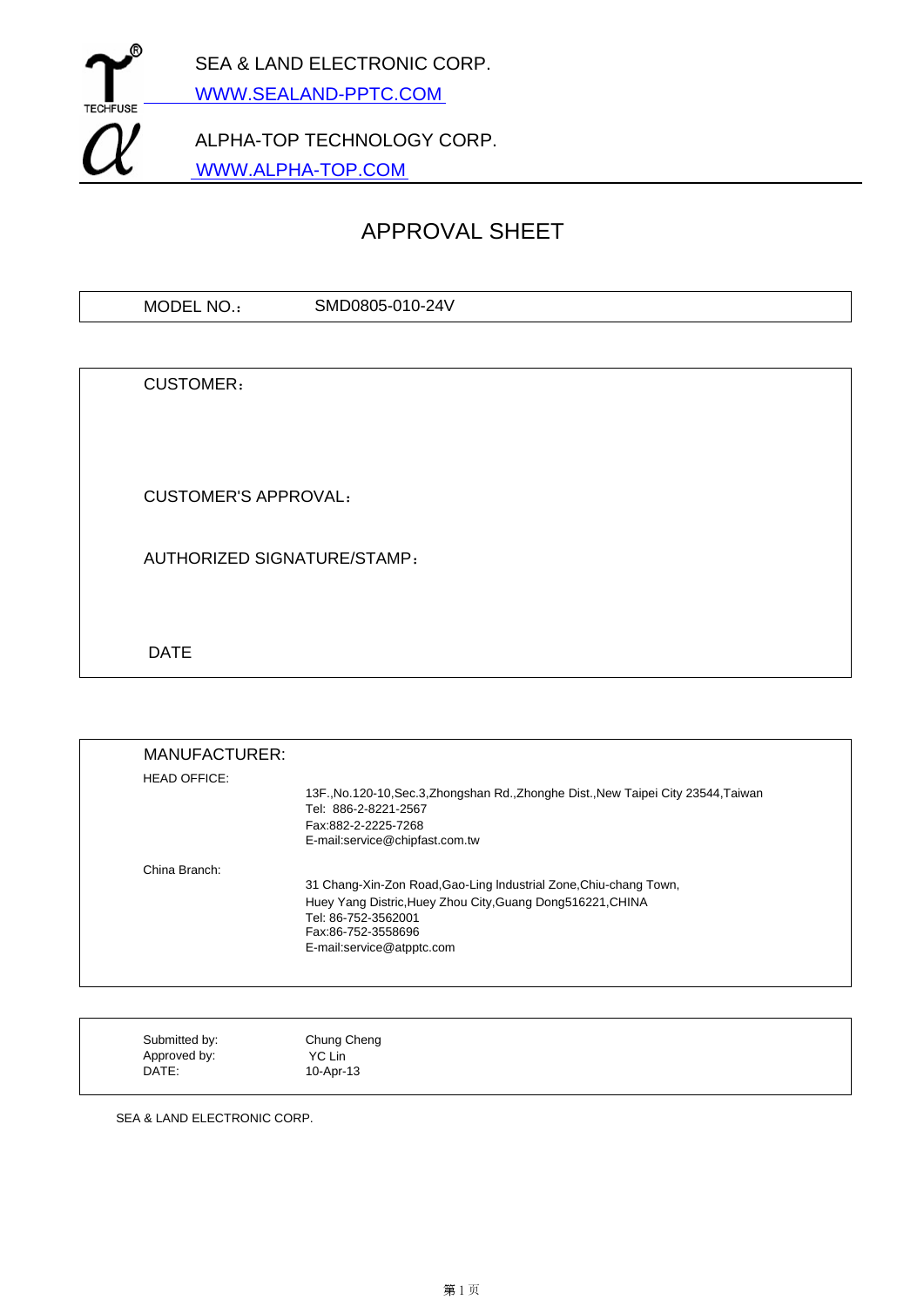

- 
- Lead free device **power supply**, up to 15V and a load to be
- Size 2.0\*1.2 mm / 0.08\*0.05 inch protected, including:
- 
- 

#### Features **Applications**

- Surface Mount Devices **Almost anywhere there is a low voltage** 
	-
- Surface Mount packaging Computer mother board, Modem. USB hub
- for automated assembly <br>■ PDAs & Charger, Analog & digital line card
	- Digital cameras, Disk drivers, CD-ROMs,

**Alpha-Top (Sea & Land Alliance)** 

## **Performance Specification**

| r chomiance opecnication                                                                                                  |                                                               |           |                  |       |                          |         |         |                                |                   |                    |    |                 |
|---------------------------------------------------------------------------------------------------------------------------|---------------------------------------------------------------|-----------|------------------|-------|--------------------------|---------|---------|--------------------------------|-------------------|--------------------|----|-----------------|
| Model                                                                                                                     | Marking                                                       | $V_{max}$ | I <sub>max</sub> | hold  | <b>I</b> <sub>trip</sub> | $P_{d}$ |         | <b>Maximum</b><br>Time To Trip |                   | <b>Resistance</b>  |    | Agency Approval |
|                                                                                                                           |                                                               |           |                  | @25°C | @25°C                    | Typ.    | Current | Time                           | Ri <sub>min</sub> | R <sub>1</sub> max |    |                 |
|                                                                                                                           |                                                               | (Vdc)     | (A)              | (A)   | (A)                      | (W)     | (A)     | (Sec)                          | $(\Omega)$        | (Ω)                | UL | TUV             |
| SMD0805-010-24V                                                                                                           |                                                               | 24.0      | 100              | 0.10  | 0.30                     | 0.5     | 0.5     | 1.50                           | 1.000             | 6.000              |    |                 |
| <b>Ihold</b> = Hold Current. Maximum current device will not trip in $25^{\circ}$ C still air.                            |                                                               |           |                  |       |                          |         |         |                                |                   |                    |    |                 |
| <b>Itrip</b> = Trip Current. Minimum current at which the device will always trip in $25^{\circ}$ C still air.            |                                                               |           |                  |       |                          |         |         |                                |                   |                    |    |                 |
| <b>Vmax</b> = Maximum operating voltage device can withstand without damage at rated current (Imax).                      |                                                               |           |                  |       |                          |         |         |                                |                   |                    |    |                 |
| $=$ Maximum fault current device can withstand without damage at rated voltage (Vmax).<br><b>Imax</b>                     |                                                               |           |                  |       |                          |         |         |                                |                   |                    |    |                 |
| lPd.<br>= Power dissipation when device is in the tripped state in $25^{\circ}$ C still air environment at rated voltage. |                                                               |           |                  |       |                          |         |         |                                |                   |                    |    |                 |
| <b>Rimin/max</b> = Minimum/Maximum device resistance prior to tripping at $25^{\circ}$ C.                                 |                                                               |           |                  |       |                          |         |         |                                |                   |                    |    |                 |
| $R1_{\text{max}}$                                                                                                         | = Maximum device resistance is measured one hour post reflow. |           |                  |       |                          |         |         |                                |                   |                    |    |                 |
| <b>CAUTION</b> : Operation beyond the specified ratings may result in damage and possible arcing and flame.               |                                                               |           |                  |       |                          |         |         |                                |                   |                    |    |                 |

#### **Environmental Specifications**

| <b>Test</b>                                                              | <b>Conditions</b>                            | <b>Resistance change</b> |
|--------------------------------------------------------------------------|----------------------------------------------|--------------------------|
| Passive aging                                                            | $+85^{\circ}$ C. 1000 hrs.                   | $±5\%$ typical           |
| Humidity aging                                                           | +85°C, 85% R.H., 168 hours                   | $±5\%$ typical           |
| Thermal shock                                                            | +85 $\degree$ C to -40 $\degree$ C, 20 times | ±33% typical             |
| Resistance to solvent                                                    | MIL-STD-202.Method 215                       | No change                |
| Vibration                                                                | MIL-STD-202.Method 201                       | No change                |
| Ambient operating conditions : - 40 $^{\circ}$ C to +85 $^{\circ}$ C     |                                              |                          |
| Maximum surface temperature of the device in the tripped state is 125 °C |                                              |                          |

**Agency Approvals : UL pending**

**Regulation/Standard: 2002/95/EC**

**Ihold Versus Temperature**

| i <sub>hold</sub> versus remperature |                 |                 |                                                                                               |      |                |                |                |      |      |
|--------------------------------------|-----------------|-----------------|-----------------------------------------------------------------------------------------------|------|----------------|----------------|----------------|------|------|
| Model                                |                 |                 | Maximum ambient operating temperature $(T_{\text{mao}})$ vs. hold current $(I_{\text{hold}})$ |      |                |                |                |      |      |
|                                      | $-40^{\circ}$ C | $-20^{\circ}$ C | 0°C                                                                                           | 25°C | $40^{\circ}$ C | $50^{\circ}$ C | $60^{\circ}$ C | 70°C | 85°C |
| SMD0805-010-24V                      | 14              | 0.12            |                                                                                               | -10  | 0.08           | ა.07           | 0.06           | 0.05 | 0.03 |

**EN14582**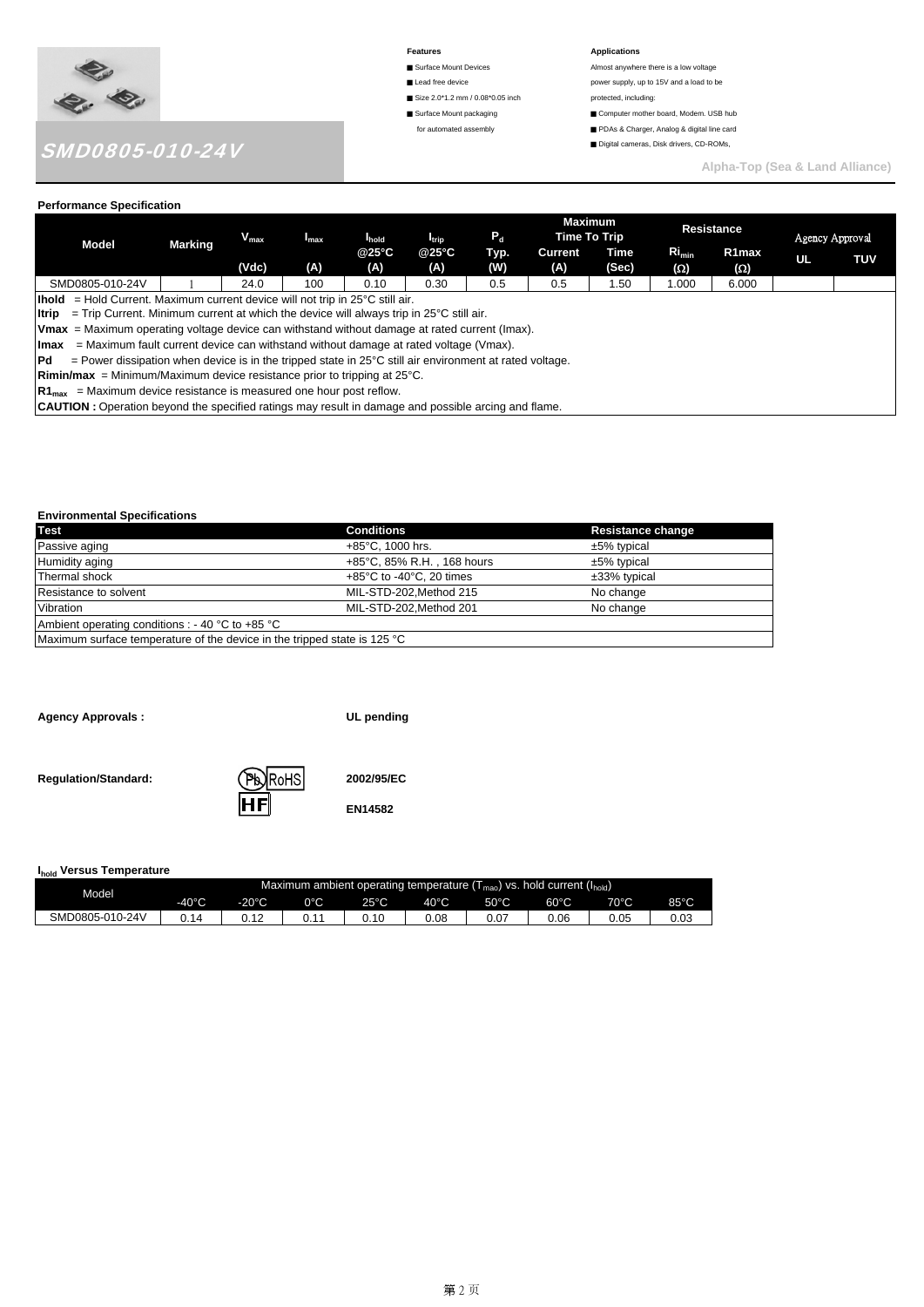# SMD0805-010-24V

## **Alpha-Top (Sea & Land Alliance)**

#### **Construction And Dimension (Unit:mm)**

| <b>Model</b>    |       | ∼                   |            |          |      |      |                |      |
|-----------------|-------|---------------------|------------|----------|------|------|----------------|------|
|                 | Min.  | Max.                | Min.       | Max.     | Min. | Max. | Min.           | Min. |
| SMD0805-010-24V | . .90 | $\sim$<br><u>__</u> | ~<br>. .∠∪ | -<br>ں ب | 0.50 | .vu  | $\sim$<br>∪.∠u |      |







#### **Termination Pad Characteristics**

Terminal pad materials: Tin-plated Nickel-Copper

Terminal pad solderability: Meets EIA specification RS186-9E and ANSI/J-STD-002 Category 3.

#### **Rework**

Use standard industry practices, the removal device must be replaced with a fresh one. **Thermal Derating Curve Thermal Deration Curve Typical Time-To-Trip At 25°C** 





# WARNING:

· Use PPTC beyond the maximum ratings or improper use may result in device damage and possible electrical arcing and flame.

· PPTC are intended for protection against occasional over current or over temperature fault conditions and should not be used when repeated fault conditions or prolonged trip events are anticipated.

· Device performance can be impacted negatively if devices are handled in a manner inconsistent with recommended electronic, thermal, and mechanical procedures for electronic components. - Use PPTC with a large inductance in circuit will generate a circuit voltage (L di/dt) above the rated voltage of the PPTC.<br>- Avoid impact PPTC device its thermal expansion like placed under pressure or installed in limit

· Contamination of the PPTC material with certain silicon based oils or some aggressive solvents can adversely impact the performance of the devices. PPTC SMD can be cleaned by standard methods.

· Requests that customers comply with our recommended solder pad layouts and recommended reflow profile. Improper board layouts or reflow profile could negatively impact solderability performance of our devices.